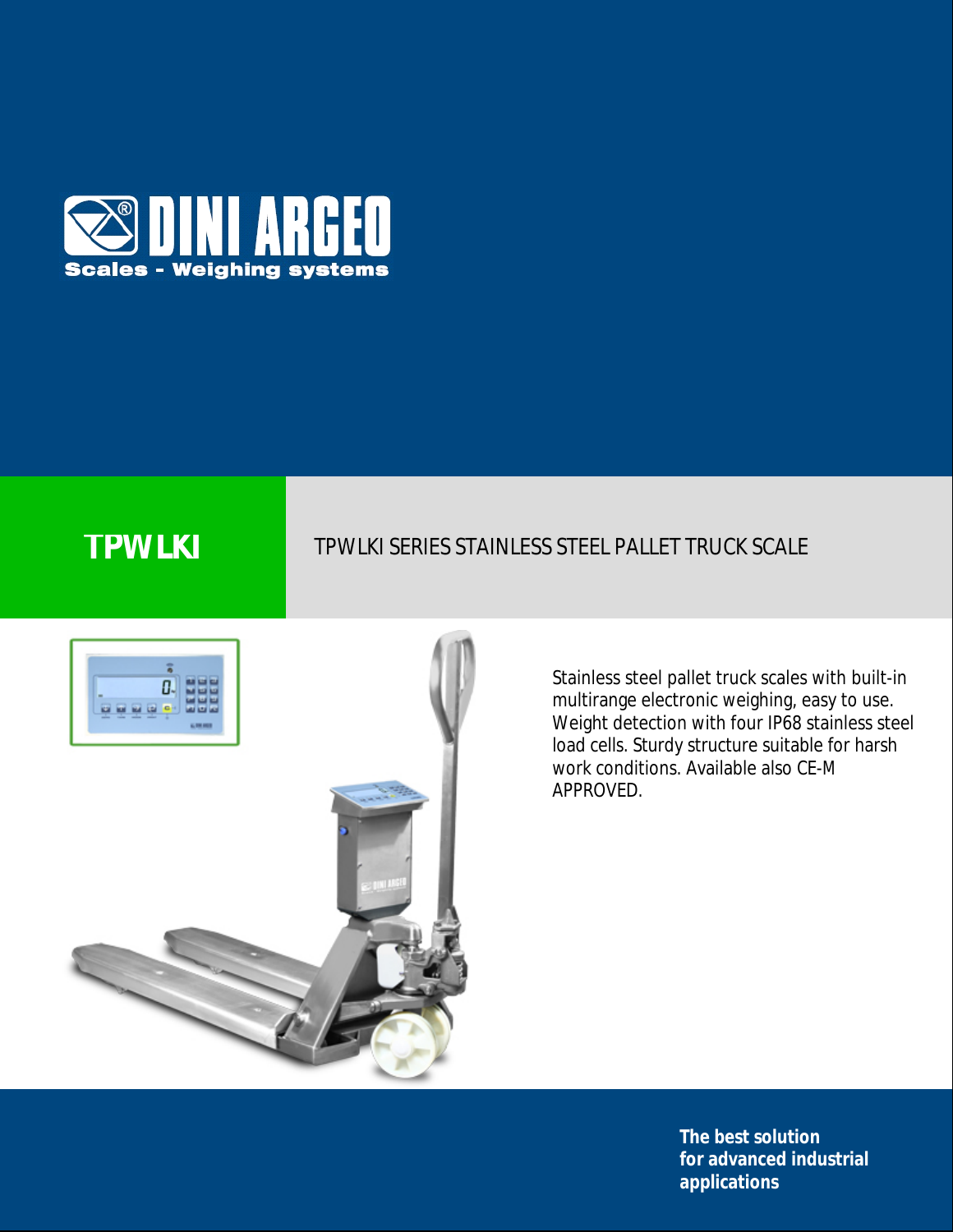## **MAIN FEATURES**

- Maximum lifting capacity: 2000 kg.
- Accuracy:  $+/-$  0.1% of the maximum capacity in the versions for internal use.
- Accuracy:  $+/- 0.05\%$  of the maximum capacity in the "M" approved versions.
- Fork dimensions 1180 x 550 x 80 mm. Weighs about 135 kg.
- **Bearing structure entirely in extra thick STAINLESS steel AISI 316.**
- **Lifting pump in STAINLESS steel.**
- Steering wheels and double loading rollers in nylon.
- 4 IP68 stainless steel AISI 660 shear beam load cells.
- IP65 stainless steel AISI 304 weight indicator, easy to clean and resistant to harsh and corrosive environments; large 25mm backlit LCD display, clearly visible also in poor lighting conditions, and waterproof keypad, with 17 numerical/functional keys.
- Calibration and Set-Up from keyboard or from PC.
- Power supply through built-in rechargeable battery.
- 80-hour approximate operating time or one month with the typical non continuous use, thanks to its auto switch-off function.
- Programmable auto power saving function.
- Low battery warning.
- Equipped with 230Vac 50 Hz battery charger (recharging time is about 8 hours).
- Bi-directional RS232/C port for connection to printer.
- Bi-directional RS232/C port for PC, radio modem, or portable terminal.
- IR input for managing the remote control.
- **Fitted with thermal printer in the TPWLKIP and TPWLKIPM versions**.

### **MAIN FUNCTIONS**

- Zeroing, Tare, Printing, numeric IDs
- **High Resolution Weighing x 10**
- **Net/Gross or lb/kg conversion**
- **Accumulation**
- **Formula weighing**
- **+/- Checkweighing**
- **Percentage weighing**
- **Counting** (Max. resolution of 1.500.000 divisions)

## **OPTIONS ONLY AVAILABLE AT TIME OF ORDER**

- Modem radio option box
- WI-FI interface
- Alibi memory with time-date
- Time-Date
- Versions with special capacities and/or divisions or high resolution (ask for price estimate)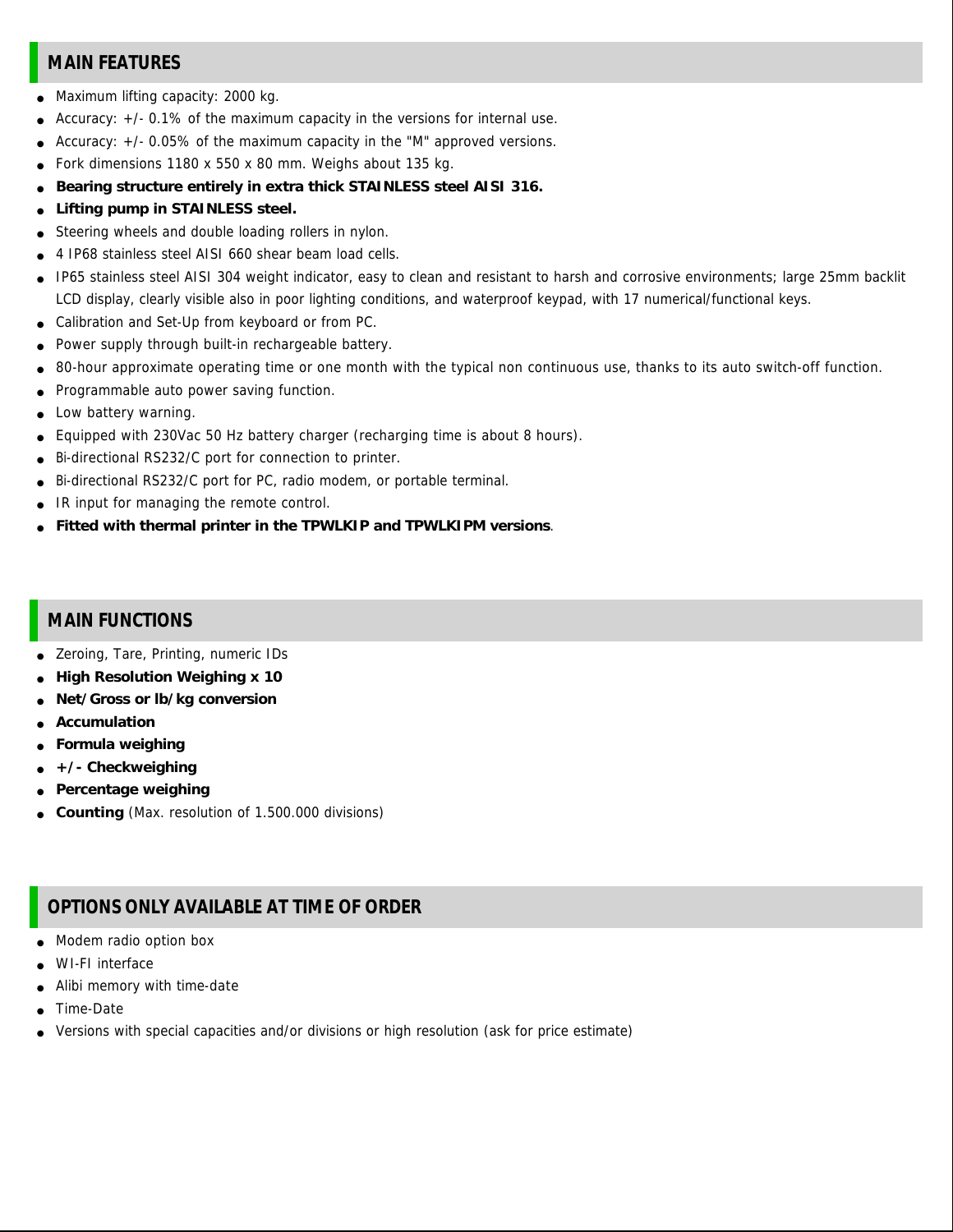# **VERSIONS**

| Available versions |                   |           |            |
|--------------------|-------------------|-----------|------------|
|                    | Max               | d         | CE-M       |
| Code               | (kg)              | (kg)      | 3000e (kg) |
| <b>TPWLKI</b>      | 500 / 1000 / 2000 | 0,2/0,5/1 | $- -$      |
| TPWLKIM M          | 1000 / 2000       | $- -$     | 0,5/1      |
| <b>TPWLKIP</b>     | 500 / 1000 / 2000 | 02/0.5/1  | --         |
| <b>TPWLKIPM</b>    | 1000 / 2000       | $- -$     | 0,5/1      |